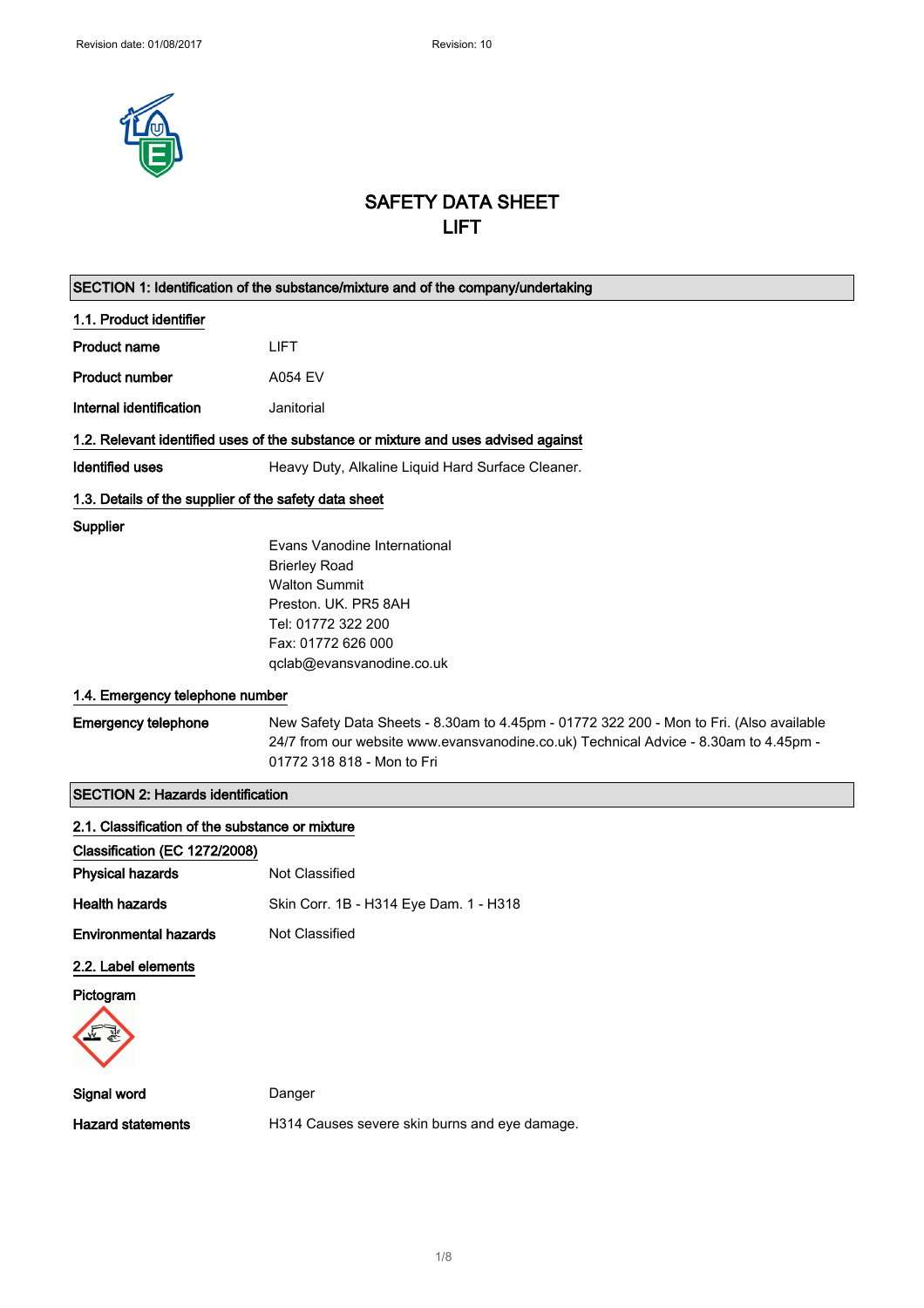| <b>Precautionary statements</b> | P <sub>102</sub> Keep out of reach of children.<br>P260 Do not breathe spray.<br>P280 Wear protective gloves/ protective clothing/ eye protection/ face protection.<br>P301+P330+P331 IF SWALLOWED: Rinse mouth. Do NOT induce vomiting.<br>P303+P361+P353 IF ON SKIN (or hair): Take off immediately all contaminated clothing.<br>Rinse skin with water/ shower.<br>P304+P340 IF INHALED: Remove person to fresh air and keep comfortable for breathing.<br>P305+P351+P338 IF IN EYES: Rinse cautiously with water for several minutes. Remove<br>contact lenses, if present and easy to do. Continue rinsing.<br>P315 Get immediate medical advice/attention.<br>P501 Dispose of contents/ container in accordance with local regulations. |
|---------------------------------|-----------------------------------------------------------------------------------------------------------------------------------------------------------------------------------------------------------------------------------------------------------------------------------------------------------------------------------------------------------------------------------------------------------------------------------------------------------------------------------------------------------------------------------------------------------------------------------------------------------------------------------------------------------------------------------------------------------------------------------------------|
| Contains                        | SODIUM METASILICATE, SODIUM HYDROXIDE                                                                                                                                                                                                                                                                                                                                                                                                                                                                                                                                                                                                                                                                                                         |

## 2.3. Other hazards

This product does not contain any substances classified as PBT or vPvB.

## SECTION 3: Composition/information on ingredients

### 3.2. Mixtures

| SODIUM DODECYL BENZENE SULPHONATE                                                                                                  |                      | $3 - 5%$ |
|------------------------------------------------------------------------------------------------------------------------------------|----------------------|----------|
| CAS number: 68411-30-3                                                                                                             | EC number: 270-115-0 |          |
| Classification<br><b>Acute Tox. 4 - H302</b><br>Skin Irrit. 2 - H315<br>Eye Dam. 1 - H318<br>Aquatic Chronic 3 - H412              |                      |          |
| <b>SODIUM METASILICATE</b><br>CAS number: -                                                                                        |                      | $3 - 5%$ |
| Classification<br>Skin Corr. 1B - H314<br>Eye Dam. 1 - H318                                                                        |                      |          |
| 2-BUTOXYETHANOL                                                                                                                    |                      | $3 - 5%$ |
| CAS number: 111-76-2                                                                                                               | EC number: 203-905-0 |          |
| Classification<br>Acute Tox. 4 - H302<br>Acute Tox. 4 - H312<br>Acute Tox. 4 - H332<br>Skin Irrit. 2 - H315<br>Eye Irrit. 2 - H319 |                      |          |
| SODIUM CUMENE SULPHONATE<br>CAS number: 15763-76-5                                                                                 | EC number: 239-854-6 | $3 - 5%$ |
|                                                                                                                                    |                      |          |
| Classification<br>Eye Irrit. 2 - H319                                                                                              |                      |          |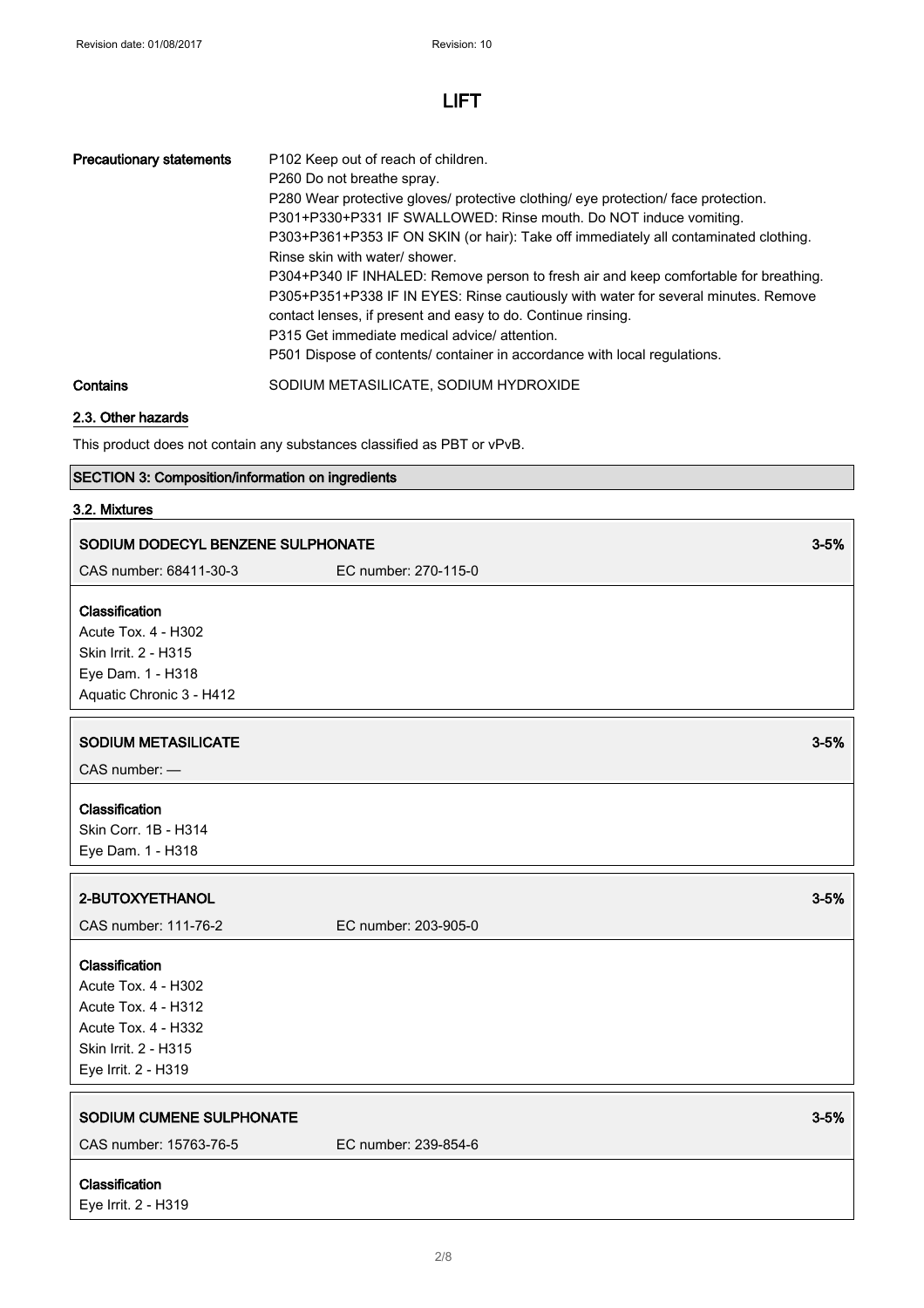## SODIUM HYDROXIDE **1.1-1%** and 2.1-1% and 2.1-1% and 2.1-1% and 2.1-1% and 2.1-1% and 2.1-1% and 2.1-1% and 2.1-1%

CAS number: 1310-73-2 EC number: 215-185-5 REACH registration number: 01- 2119457892-27-xxxx

Spec Conc Limits :- Skin Corr. 1A (H314) >= 5 %, Skin Corr. 1B (H314) >=2% <5 %, Skin Irrit. 2 (H315) >=0.5%<2%, Eye Irrit. 2 (H319) >=0.5% <2%

### **Classification**

Met. Corr. 1 - H290 Skin Corr. 1A - H314 Eye Dam. 1 - H318

The Full Text for all R-Phrases and Hazard Statements are Displayed in Section 16.

#### SECTION 4: First aid measures

| 4.1. Description of first aid measures                     |                                                                                                                                                                                                                                                |  |
|------------------------------------------------------------|------------------------------------------------------------------------------------------------------------------------------------------------------------------------------------------------------------------------------------------------|--|
| Inhalation                                                 | Unlikely route of exposure as the product does not contain volatile substances. If spray/mist<br>has been inhaled, proceed as follows. Move affected person to fresh air and keep warm and<br>at rest in a position comfortable for breathing. |  |
| Ingestion                                                  | Do not induce vomiting. Give plenty of water to drink. Get medical attention immediately.                                                                                                                                                      |  |
| <b>Skin contact</b>                                        | Wash with plenty of water. Get medical attention promptly if symptoms occur after washing.                                                                                                                                                     |  |
| Eye contact                                                | Rinse immediately with plenty of water. Remove any contact lenses and open eyelids wide<br>apart. Get medical attention immediately. Continue to rinse.                                                                                        |  |
|                                                            | 4.2. Most important symptoms and effects, both acute and delayed                                                                                                                                                                               |  |
| <b>General information</b>                                 | The severity of the symptoms described will vary dependent on the concentration and the<br>length of exposure.                                                                                                                                 |  |
| <b>Inhalation</b>                                          | Irritation of nose, throat and airway.                                                                                                                                                                                                         |  |
| Ingestion                                                  | May cause chemical burns in mouth and throat.                                                                                                                                                                                                  |  |
| <b>Skin contact</b>                                        | Burning pain and severe corrosive skin damage. May cause serious chemical burns to the<br>skin.                                                                                                                                                |  |
| Eye contact                                                | Severe irritation, burning and tearing. Prolonged contact causes serious eye and tissue<br>damage.                                                                                                                                             |  |
|                                                            | 4.3. Indication of any immediate medical attention and special treatment needed                                                                                                                                                                |  |
| Notes for the doctor                                       | Treat symptomatically.                                                                                                                                                                                                                         |  |
| <b>SECTION 5: Firefighting measures</b>                    |                                                                                                                                                                                                                                                |  |
| 5.1. Extinguishing media                                   |                                                                                                                                                                                                                                                |  |
| Suitable extinguishing media                               | The product is not flammable. Use fire-extinguishing media suitable for the surrounding fire.                                                                                                                                                  |  |
| 5.2. Special hazards arising from the substance or mixture |                                                                                                                                                                                                                                                |  |
| Specific hazards                                           | Thermal decomposition or combustion products may include the following substances:<br>Irritating gases or vapours.                                                                                                                             |  |
| 5.3. Advice for firefighters                               |                                                                                                                                                                                                                                                |  |
| Special protective equipment<br>for firefighters           | Wear positive-pressure self-contained breathing apparatus (SCBA) and appropriate protective<br>clothing.                                                                                                                                       |  |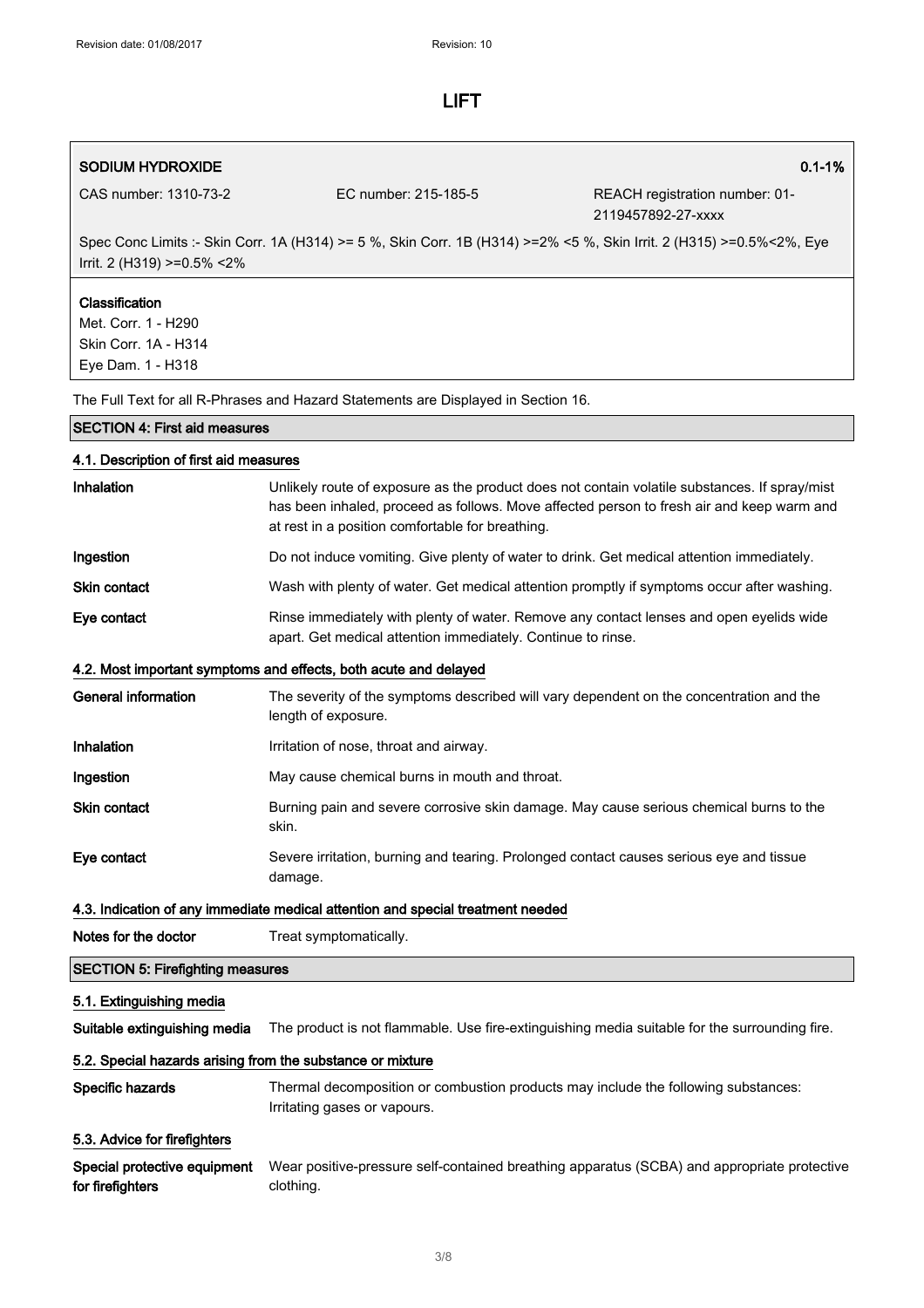| <b>SECTION 6: Accidental release measures</b> |  |  |  |
|-----------------------------------------------|--|--|--|
|-----------------------------------------------|--|--|--|

| 6.1. Personal precautions, protective equipment and emergency procedures |                                                                                                                                                                                                                                              |  |
|--------------------------------------------------------------------------|----------------------------------------------------------------------------------------------------------------------------------------------------------------------------------------------------------------------------------------------|--|
| <b>Personal precautions</b>                                              | Wear protective clothing, gloves, eye and face protection. For personal protection, see<br>Section 8.                                                                                                                                        |  |
| 6.2. Environmental precautions                                           |                                                                                                                                                                                                                                              |  |
| <b>Environmental precautions</b>                                         | Spillages or uncontrolled discharges into watercourses must be reported immediately to the<br>Environmental Agency or other appropriate regulatory body.                                                                                     |  |
| 6.3. Methods and material for containment and cleaning up                |                                                                                                                                                                                                                                              |  |
| Methods for cleaning up                                                  | Small Spillages: Flush away spillage with plenty of water. Large Spillages: Contain and<br>absorb spillage with sand, earth or other non-combustible material. Collect and place in<br>suitable waste disposal containers and seal securely. |  |
| 6.4. Reference to other sections                                         |                                                                                                                                                                                                                                              |  |
| Reference to other sections                                              | For personal protection, see Section 8.                                                                                                                                                                                                      |  |
| <b>SECTION 7: Handling and storage</b>                                   |                                                                                                                                                                                                                                              |  |
| 7.1. Precautions for safe handling                                       |                                                                                                                                                                                                                                              |  |
| Usage precautions                                                        | Wear protective clothing, gloves, eye and face protection.                                                                                                                                                                                   |  |
|                                                                          | 7.2. Conditions for safe storage, including any incompatibilities                                                                                                                                                                            |  |
| <b>Storage precautions</b>                                               | Keep only in the original container in a cool, well-ventilated place. Store away from the<br>following materials: Oxidising materials.                                                                                                       |  |
| 7.3. Specific end use(s)                                                 |                                                                                                                                                                                                                                              |  |
| Specific end use(s)                                                      | The identified uses for this product are detailed in Section 1.2.                                                                                                                                                                            |  |
| Usage description                                                        | See Product Information Sheet & Label for detailed use of this product.                                                                                                                                                                      |  |
| <b>SECTION 8: Exposure Controls/personal protection</b>                  |                                                                                                                                                                                                                                              |  |

## 8.1. Control parameters Occupational exposure limits

### 2-BUTOXYETHANOL

Long-term exposure limit (8-hour TWA): WEL 25 ppm 123 mg/m<sup>3</sup> Short-term exposure limit (15-minute): WEL 50 ppm 246 mg/m<sup>3</sup> Sk

### SODIUM HYDROXIDE

Short-term exposure limit (15-minute): WEL 2 mg/m<sup>3</sup> WEL = Workplace Exposure Limit Sk = Can be absorbed through skin.

#### 8.2. Exposure controls

#### Protective equipment



Appropriate engineering controls

Not relevant.

Eye/face protection The following protection should be worn: Chemical splash goggles or face shield.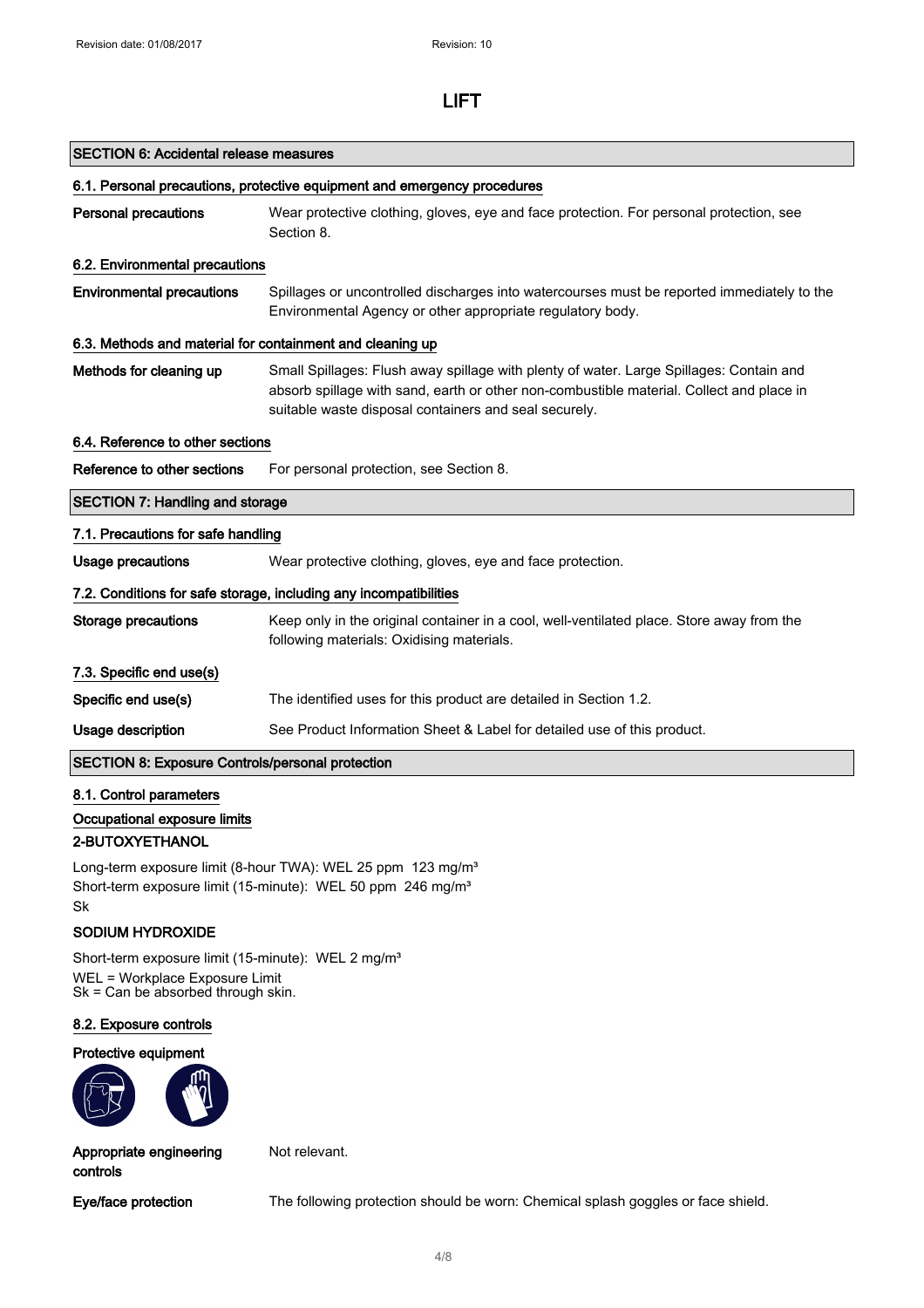| Hand protection                   | Wear protective gloves. (Household rubber gloves.)                    |
|-----------------------------------|-----------------------------------------------------------------------|
| Other skin and body<br>protection | Wear appropriate clothing to prevent any possibility of skin contact. |
| <b>Respiratory protection</b>     | Respiratory protection not required.                                  |

#### SECTION 9: Physical and Chemical Properties

# 9.1. Information on basic physical and chemical properties Appearance Liquid. Colour Clear. Pale Straw. Odour Faint Solvent. **pH** pH (concentrated solution): 13.45 Melting point  $-2^{\circ}$ C Initial boiling point and range 102°C @ 760 mm Hg Flash point **Boils** without flashing. Relative density 1.084 @ 20°C Solubility(ies) Soluble in water. 9.2. Other information Other information None. SECTION 10: Stability and reactivity 10.1. Reactivity Reactivity Reactions with the following materials may generate heat: Strong acids. 10.2. Chemical stability Stability Mo particular stability concerns. 10.3. Possibility of hazardous reactions Possibility of hazardous reactions See sections 10.1,10.4 & 10.5 10.4. Conditions to avoid Conditions to avoid There are no known conditions that are likely to result in a hazardous situation. 10.5. Incompatible materials Materials to avoid Strong acids. Aluminium, Tin, Zinc and their alloys. 10.6. Hazardous decomposition products Hazardous decomposition No known hazardous decomposition products.

products

SECTION 11: Toxicological information

#### 11.1. Information on toxicological effects

Toxicological effects We have not carried out any animal testing for this product. Any ATE figures quoted below are from Toxicity Classifications that have been carried out using ATE (Acute Toxicity Estimate) Calculation Method using LD50 or ATE figures provided by the Raw Material Manufacturer.

Acute toxicity - oral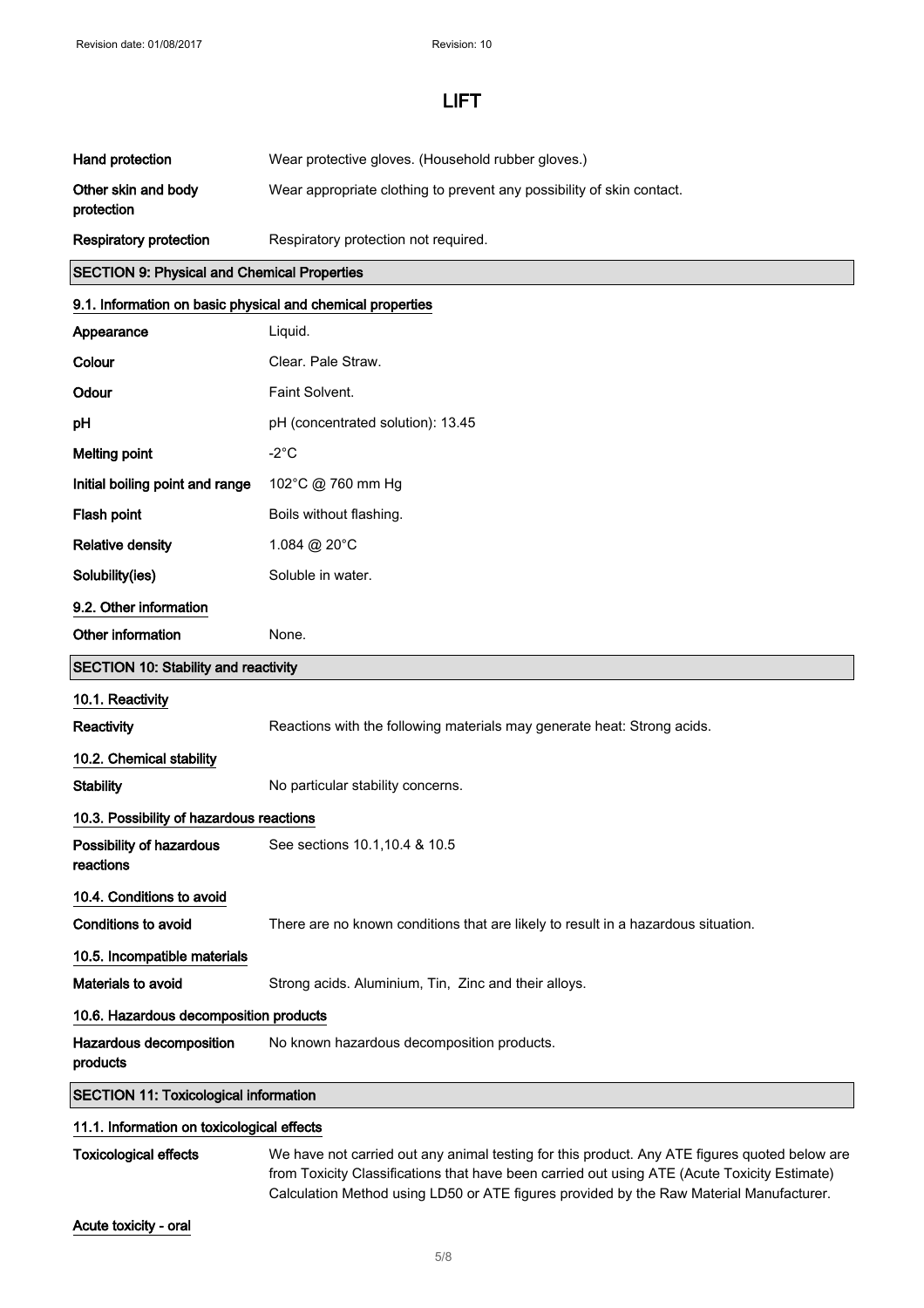| Notes (oral $LD_{50}$ )                    | Based on available data the classification criteria are not met.                                                                                                                                                                                                                 |
|--------------------------------------------|----------------------------------------------------------------------------------------------------------------------------------------------------------------------------------------------------------------------------------------------------------------------------------|
| ATE oral (mg/kg)                           | 14,391.37                                                                                                                                                                                                                                                                        |
| Acute toxicity - dermal                    |                                                                                                                                                                                                                                                                                  |
| Notes (dermal LD <sub>50</sub> )           | Based on available data the classification criteria are not met.                                                                                                                                                                                                                 |
| ATE dermal (mg/kg)                         | 27,312.72                                                                                                                                                                                                                                                                        |
| Acute toxicity - inhalation                |                                                                                                                                                                                                                                                                                  |
| Notes (inhalation LC <sub>50</sub> )       | Based on available data the classification criteria are not met.                                                                                                                                                                                                                 |
| ATE inhalation (vapours mg/l) 275.58       |                                                                                                                                                                                                                                                                                  |
| <b>SECTION 12: Ecological Information</b>  |                                                                                                                                                                                                                                                                                  |
| Ecotoxicity                                | Not regarded as dangerous for the environment.                                                                                                                                                                                                                                   |
| 12.1. Toxicity                             |                                                                                                                                                                                                                                                                                  |
| <b>Toxicity</b>                            | We have not carried out any Aquatic testing, therefore we have no Aquatic Toxicity Data<br>specifically for this product. The Aquatic Toxicity Data, where provided by the raw material<br>manufacturer for ingredients with aquatic toxicity, can be made available on request. |
| 12.2. Persistence and degradability        |                                                                                                                                                                                                                                                                                  |
|                                            | Persistence and degradability Sequestrant is readily degraded during biological effluent treatment processes.                                                                                                                                                                    |
| 12.3. Bioaccumulative potential            |                                                                                                                                                                                                                                                                                  |
| <b>Bioaccumulative potential</b>           | The product does not contain any substances expected to be bioaccumulating.                                                                                                                                                                                                      |
| 12.4. Mobility in soil                     |                                                                                                                                                                                                                                                                                  |
|                                            | Not known.                                                                                                                                                                                                                                                                       |
| <b>Mobility</b>                            |                                                                                                                                                                                                                                                                                  |
| 12.5. Results of PBT and vPvB assessment   |                                                                                                                                                                                                                                                                                  |
| Results of PBT and vPvB<br>assessment      | This product does not contain any substances classified as PBT or vPvB.                                                                                                                                                                                                          |
| 12.6. Other adverse effects                |                                                                                                                                                                                                                                                                                  |
| Other adverse effects                      | Not known.                                                                                                                                                                                                                                                                       |
| <b>SECTION 13: Disposal considerations</b> |                                                                                                                                                                                                                                                                                  |
| 13.1. Waste treatment methods              |                                                                                                                                                                                                                                                                                  |
| <b>Disposal methods</b>                    | Discharge used solutions to drain. Small amounts (less than 5 Litres) of unwanted product<br>may be flushed with water to sewer. Larger volumes must be sent for disposal by approved<br>waste contractor. Rinse out empty container with water and consign to normal waste.     |
| <b>SECTION 14: Transport information</b>   |                                                                                                                                                                                                                                                                                  |
| 14.1. UN number                            |                                                                                                                                                                                                                                                                                  |
| UN No. (ADR/RID)                           | 3266                                                                                                                                                                                                                                                                             |
| UN No. (IMDG)                              | 3266                                                                                                                                                                                                                                                                             |
| UN No. (ICAO)                              | 3266                                                                                                                                                                                                                                                                             |
| 14.2. UN proper shipping name              |                                                                                                                                                                                                                                                                                  |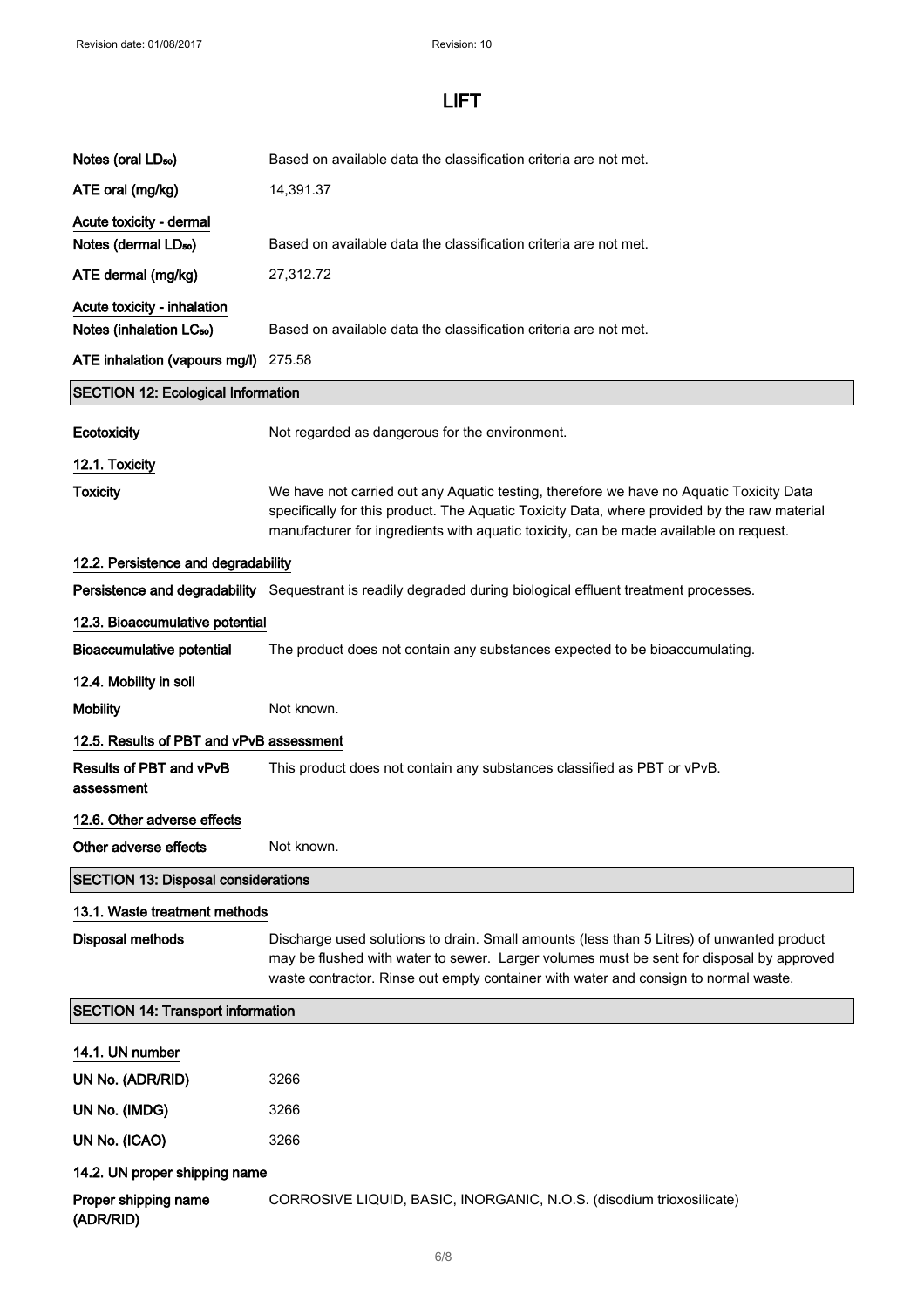| Proper shipping name (IMDG) CORROSIVE LIQUID, BASIC, INORGANIC, N.O.S. (disodium trioxosilicate) |
|--------------------------------------------------------------------------------------------------|
|                                                                                                  |

Proper shipping name (ICAO) CORROSIVE LIQUID, BASIC, INORGANIC, N.O.S. (disodium trioxosilicate)

#### 14.3. Transport hazard class(es)

| ADR/RID class       | Class 8: Corrosive substance.  |
|---------------------|--------------------------------|
| ADR/RID label       | 8                              |
| <b>IMDG class</b>   | Class 8: Corrosive substances. |
| ICAO class/division | Class 8: Corrosive substances. |

### Transport labels



# 14.4. Packing group ADR/RID packing group II IMDG packing group II ICAO packing group II 14.5. Environmental hazards

Environmentally hazardous substance/marine pollutant No.

## 14.6. Special precautions for user

EmS F-A, S-B

Tunnel restriction code (E)

### 14.7. Transport in bulk according to Annex II of MARPOL and the IBC Code

**Transport in bulk according to** Not relevant. for a packaged product. Annex II of MARPOL 73/78 and the IBC Code

SECTION 15: Regulatory information

### 15.1. Safety, health and environmental regulations/legislation specific for the substance or mixture

| EU legislation | Safety Data Sheet prepared in accordance with REACH Commission Regulation (EU) No        |
|----------------|------------------------------------------------------------------------------------------|
|                | 2015/830 (which amends Regulation (EC) No 453/2010 & 1907/2006).                         |
|                | The product is as classified under GHS/CLP- Regulation (EC) No 1272/2008 classification. |
|                | labelling & packaging of substances & mixtures.                                          |
|                | Ingredients are listed with classification under GHS/CLP - Regulation (EC) No 1272/2008  |
|                | classification, labelling & packaging of substances & mixtures.                          |

#### 15.2. Chemical safety assessment

No chemical safety assessment has been carried out as not applicable as this product is a mixture.

#### SECTION 16: Other information